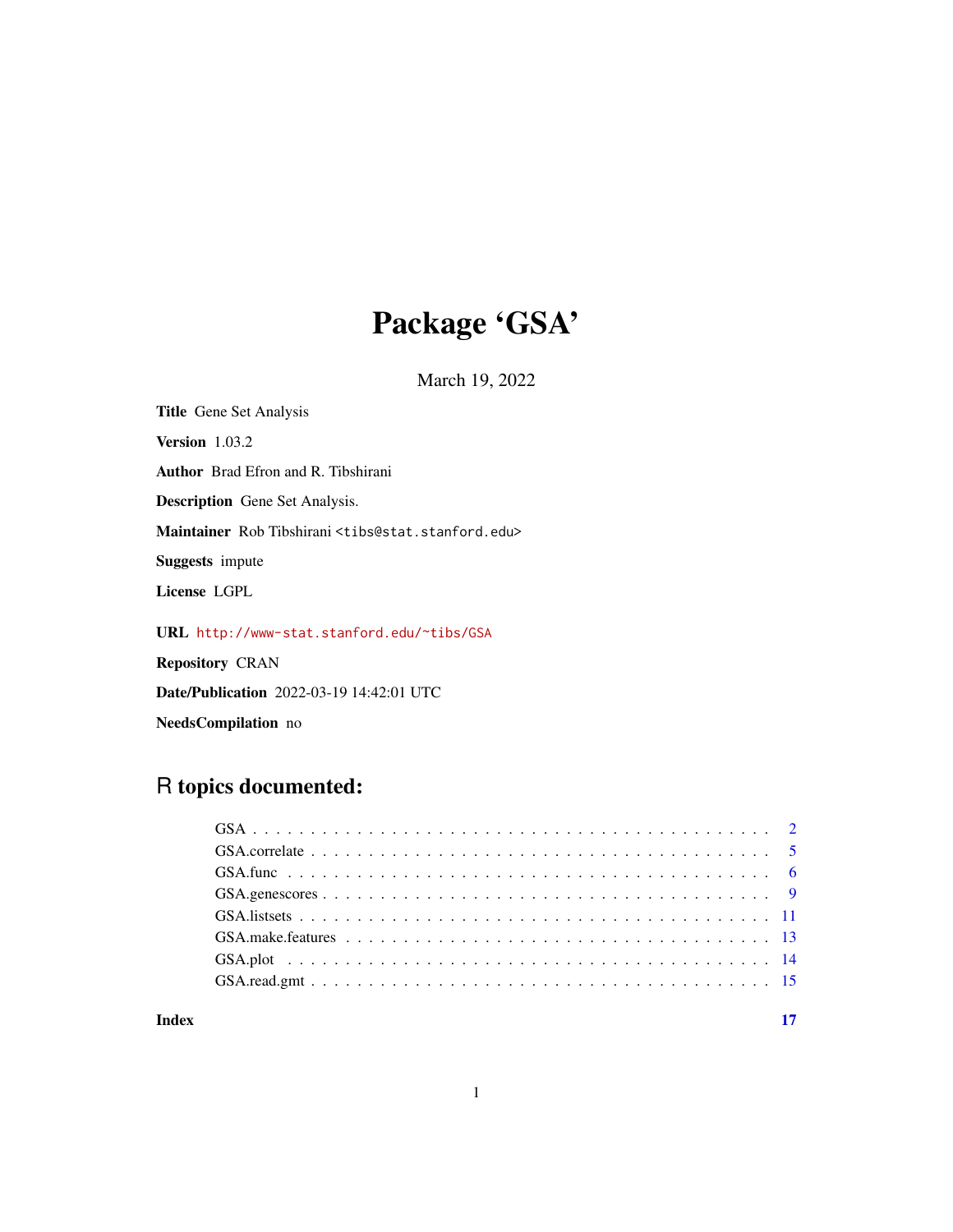#### <span id="page-1-0"></span>Description

Determines the significance of pre-defined sets of genes with respect to an outcome variable, such as a group indicator, a quantitative variable or a survival time

# Usage

```
GSA(x,y, genesets, genenames,
method=c("maxmean","mean","absmean"),
resp.type=c("Quantitative","Two class unpaired","Survival","Multiclass",
            "Two class paired", "tCorr", "taCorr"),
censoring.status=NULL,random.seed=NULL, knn.neighbors=10,
s0=NULL, s0.perc=NULL,minsize=15,maxsize=500,
restand=TRUE, restand.basis=c("catalog", "data"),
nperms=200,
xl.mode=c("regular","firsttime","next20","lasttime"),
xl.time=NULL, xl.prevfit=NULL)
```
# Arguments

| $\mathsf{x}$     | Data x: p by n matrix of features (expression values), one observation per col-<br>umn (missing values allowed); y: n-vector of outcome measurements                                                                                                                          |  |  |  |  |
|------------------|-------------------------------------------------------------------------------------------------------------------------------------------------------------------------------------------------------------------------------------------------------------------------------|--|--|--|--|
| У                | Vector of response values: 1,2 for two class problem, or $1,2,3$ for multiclass<br>problem, or real numbers for quantitative or survival problems                                                                                                                             |  |  |  |  |
| genesets         | Gene set collection (a list)                                                                                                                                                                                                                                                  |  |  |  |  |
| genenames        | Vector of genenames in expression dataset                                                                                                                                                                                                                                     |  |  |  |  |
| method           | Method for summarizing a gene set: "maxmean" (default), "mean" or "absmean"                                                                                                                                                                                                   |  |  |  |  |
| resp.type        | Problem type: "quantitative" for a continuous parameter; "Two class unpaired"<br>; "Survival" for censored survival outcome; "Multiclass" : more than 2 groups,<br>coded 1,2,3; "Two class paired" for paired outcomes, coded -1,1 (first pair),<br>$-2,2$ (second pair), etc |  |  |  |  |
| censoring.status |                                                                                                                                                                                                                                                                               |  |  |  |  |
|                  | Vector of censoring status values for survival problems, 1 mean death or failure,<br>0 means censored                                                                                                                                                                         |  |  |  |  |
| random.seed      | Optional initial seed for random number generator (integer)                                                                                                                                                                                                                   |  |  |  |  |
| knn.neighbors    | Number of nearest neighbors to use for imputation of missing features values                                                                                                                                                                                                  |  |  |  |  |
| s0               | Exchangeability factor for denominator of test statistic; Default is automatic<br>choice                                                                                                                                                                                      |  |  |  |  |
| s0.perc          | Percentile of standard deviation values to use for s0; default is automatic choice;<br>-1 means s0=0 (different from s0.perc=0, meaning s0=zeroeth percentile of stan-<br>dard deviation values = min of sd values)                                                           |  |  |  |  |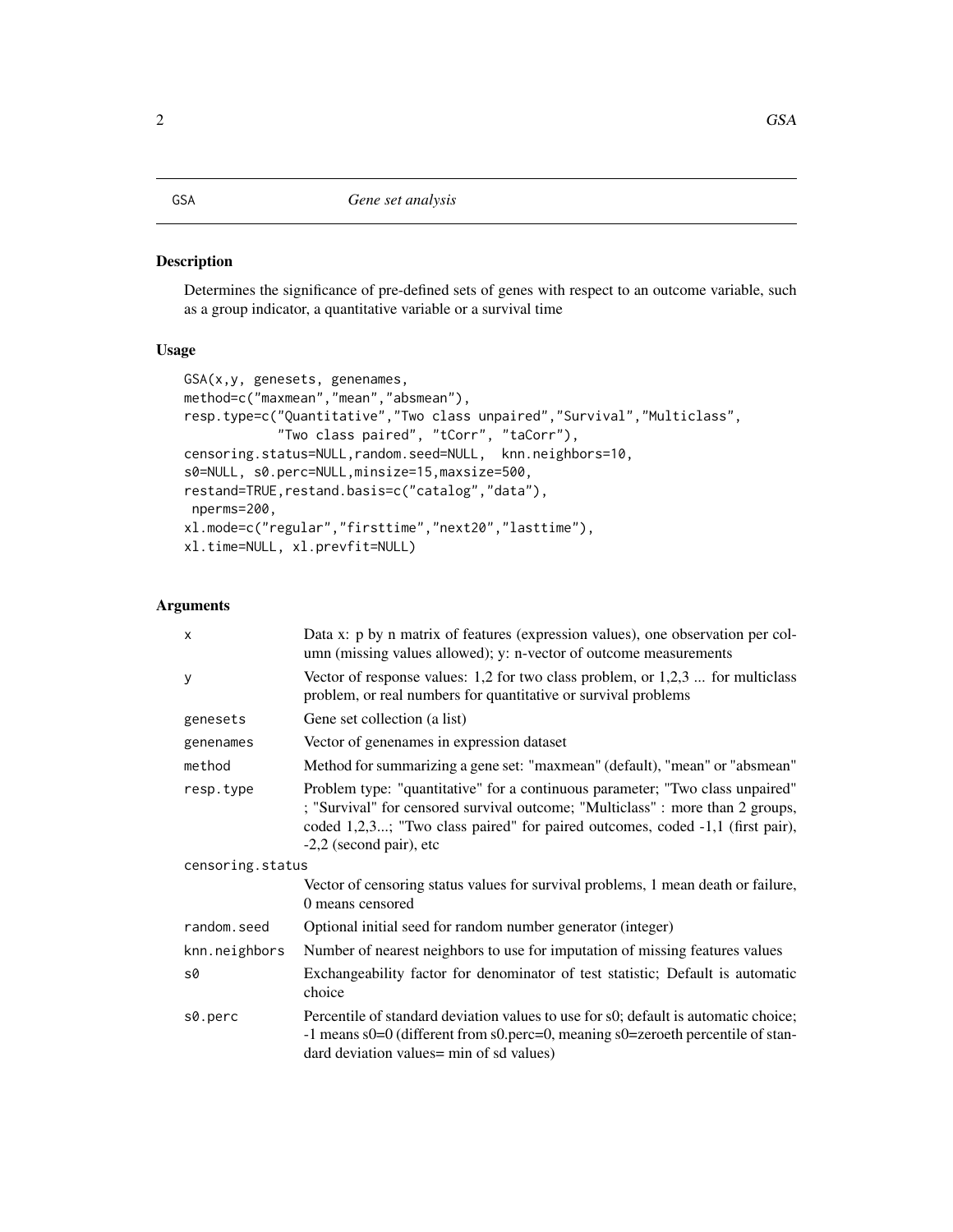| minsize       | Minimum number of genes in genesets to be considered                                                                                                  |
|---------------|-------------------------------------------------------------------------------------------------------------------------------------------------------|
| maxsize       | Maximum number of genes in genesets to be considered                                                                                                  |
| restand       | Should restandardization be done? Default TRUE,                                                                                                       |
| restand.basis | What should be used to do the restandardization? The set of genes in the gene-<br>sets ("catalog", the default) or the genes in the data set ("data") |
| nperms        | Number of permutations used to estimate false discovery rates                                                                                         |
| xl.mode       | Used by Excel interface                                                                                                                               |
| xl.time       | Used by Excel interface                                                                                                                               |
| xl.prevfit    | Used by Excel interface                                                                                                                               |

#### Details

Carries out a Gene set analysis, as described in the paper by Efron and Tibshirani (2006). It differs from a Gene Set Enrichment Analysis (Subramanian et al 2006) in its use of the "maxmean" statistic: this is the mean of the positive or negative part of gene scores in the gene set, whichever is large in absolute values. Efron and Tibshirani shows that this is often more powerful than the modified KS statistic used in GSEA. GSA also does "restandardization" of the genes (rows), on top of the permutation of columns (done in GSEA). Gene set analysis is applicable to microarray data and other data with a large number of features. This is also the R package that is called by the "official" SAM Excel package v3.0. The format of the response vector y and the calling sequence is illustrated in the examples below. A more complete description is given in the SAM manual at http://wwwstat.stanford.edu/~tibs/SAM

# Value

A list with components

| GSA.scores      | Gene set scores for each gene set                                                                                                                                                                                                                                                                |
|-----------------|--------------------------------------------------------------------------------------------------------------------------------------------------------------------------------------------------------------------------------------------------------------------------------------------------|
| GSA.scores.perm |                                                                                                                                                                                                                                                                                                  |
|                 | Matrix of Gene set scores from permutions, one column per permutation                                                                                                                                                                                                                            |
| fdr.lo          | Estimated false discovery rates for negative gene sets (negative means lower ex-<br>pression correlates with class 2 in two sample problems, lower expression cor-<br>relates with increased y for quantitative problems, lower expression correlates<br>with higher risk for survival problems) |
| fdr.hi          | Estimated false discovery rates for positive gene sets; positive is opposite of<br>negative, as defined above                                                                                                                                                                                    |
| pvalues.lo      | P-values for negative gene sets                                                                                                                                                                                                                                                                  |
| pvalues.hi      | P-values for positive gene sets                                                                                                                                                                                                                                                                  |
| stand.info      | Information from restandardization process                                                                                                                                                                                                                                                       |
| stand.info.star |                                                                                                                                                                                                                                                                                                  |
|                 | Information from restandardization process in permutations                                                                                                                                                                                                                                       |
| ngenes          | Number of genes in union of gene sets                                                                                                                                                                                                                                                            |
| nperms          | Number of permutations used                                                                                                                                                                                                                                                                      |
| gene.scores     | Individual gene scores (eg t-statistics for two class problem)                                                                                                                                                                                                                                   |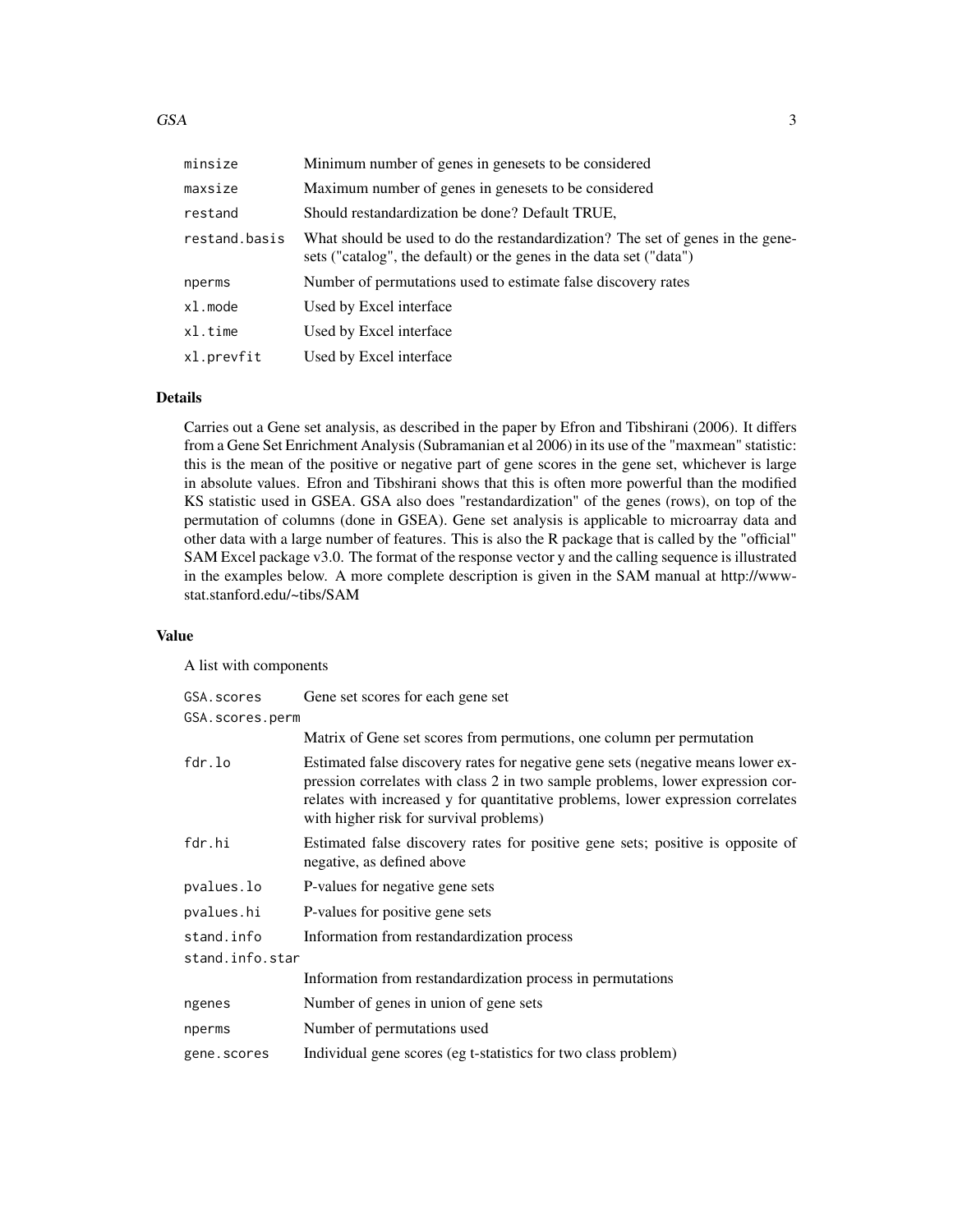| s0                              | Computed exchangeability factor                                                                                |
|---------------------------------|----------------------------------------------------------------------------------------------------------------|
| s0.perc                         | Computed percentile of standard deviation values. $s0 = s0$ perc percentile of the<br>gene standard deviations |
| call                            | The call to GSA                                                                                                |
| $\mathsf{x}$                    | For internal use                                                                                               |
| y                               | For internal use                                                                                               |
| genesets                        | For internal use                                                                                               |
| genenames                       | For internal use                                                                                               |
| r.obs                           | For internal use                                                                                               |
| r.star                          | For internal use                                                                                               |
| gs.mat                          | For internal use                                                                                               |
| gs.ind                          | For internal use                                                                                               |
| catalog                         | For internal use                                                                                               |
| catalog.unique For internal use |                                                                                                                |

#### Author(s)

Robert Tibshirani

# References

Efron, B. and Tibshirani, R. On testing the significance of sets of genes. Stanford tech report rep 2006. http://www-stat.stanford.edu/~tibs/ftp/GSA.pdf

Subramanian, A. and Tamayo, P. Mootha, V. K. and Mukherjee, S. and Ebert, B. L. and Gillette, M. A. and Paulovich, A. and Pomeroy, S. L. and Golub, T. R. and Lander, E. S. and Mesirov, J. P. (2005) A knowledge-based approach for interpreting genome-wide expression profiles. PNAS. 102, pg 15545-15550.

# Examples

```
######### two class unpaired comparison
# y must take values 1,2
```
set.seed(100) x<-matrix(rnorm(1000\*20),ncol=20) dd<-sample(1:1000,size=100)

u<-matrix(2\*rnorm(100),ncol=10,nrow=100) x[dd,11:20]<-x[dd,11:20]+u y<-c(rep(1,10),rep(2,10))

genenames=paste("g",1:1000,sep="")

#create some random gene sets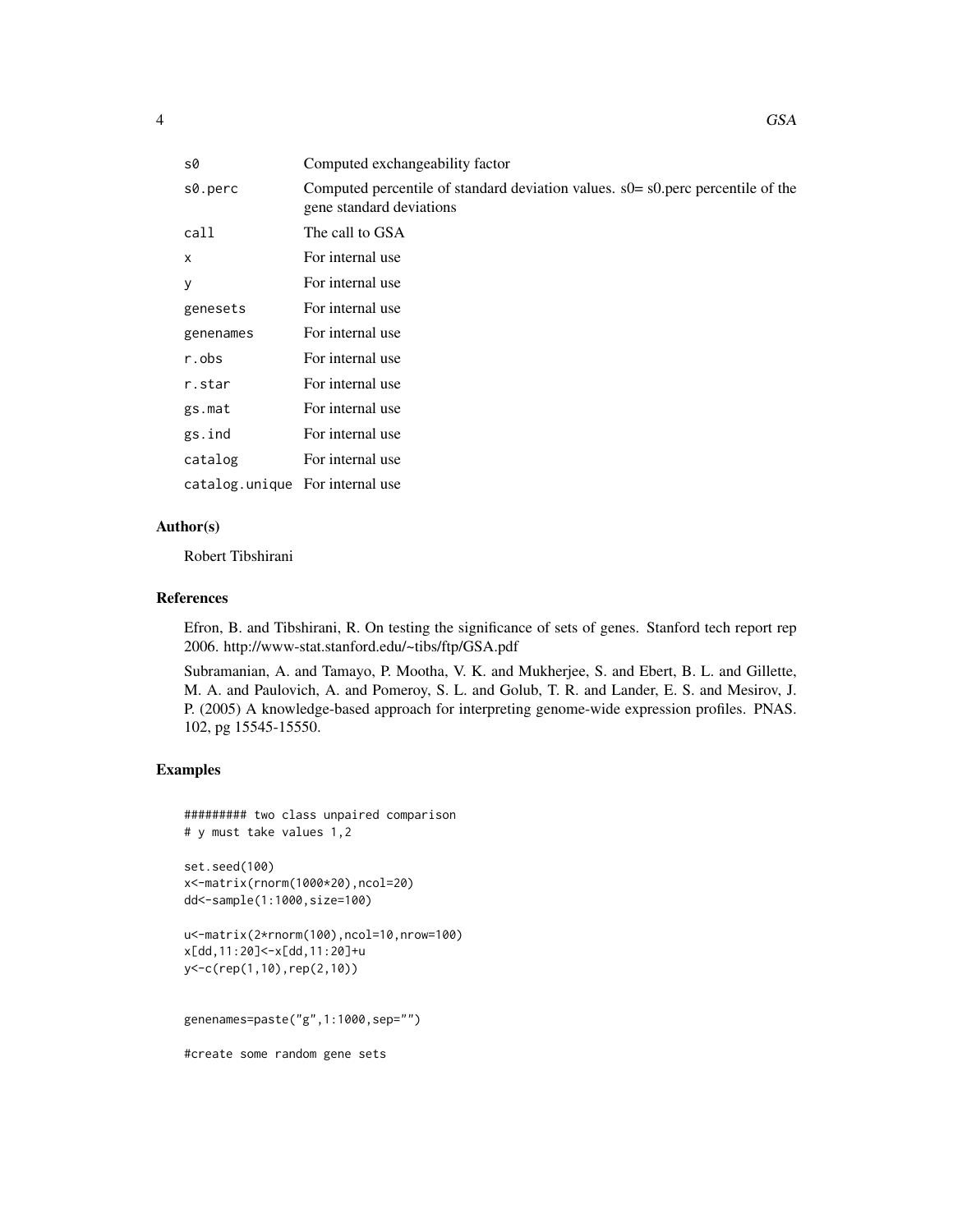# <span id="page-4-0"></span>GSA.correlate 5

```
genesets=vector("list",50)
for(i in 1:50){
genesets[[i]]=paste("g",sample(1:1000,size=30),sep="")
}
geneset.names=paste("set",as.character(1:50),sep="")
GSA.obj<-GSA(x,y, genenames=genenames, genesets=genesets,
            resp.type="Two class unpaired", nperms=100)
GSA.listsets(GSA.obj, geneset.names=geneset.names,FDRcut=.5)
#to use "real" gene set collection, we read it in from a gmt file:
#
# geneset.obj<- GSA.read.gmt("file.gmt")
#
# where file.gmt is a gene set collection from GSEA collection or
# or the website http://www-stat.stanford.edu/~tibs/GSA, or one
# that you have created yourself. Then
# GSA.obj<-GSA(x,y, genenames=genenames, genesets=geneset.obj$genesets,
# resp.type="Two class unpaired", nperms=100)
#
#
```
GSA.correlate *"Correlates" a gene set collection with a given list of gene nams*

# **Description**

"Correlates" a gene set collection with a given list of gene names. Gives info on the overlap between the collection and the list of genes

#### Usage

GSA.correlate(GSA.genesets.obj, genenames)

# Arguments

GSA.genesets.obj Gene set collection, created for example by GSA.read.gmt genenames Vector of gene names in expression daatset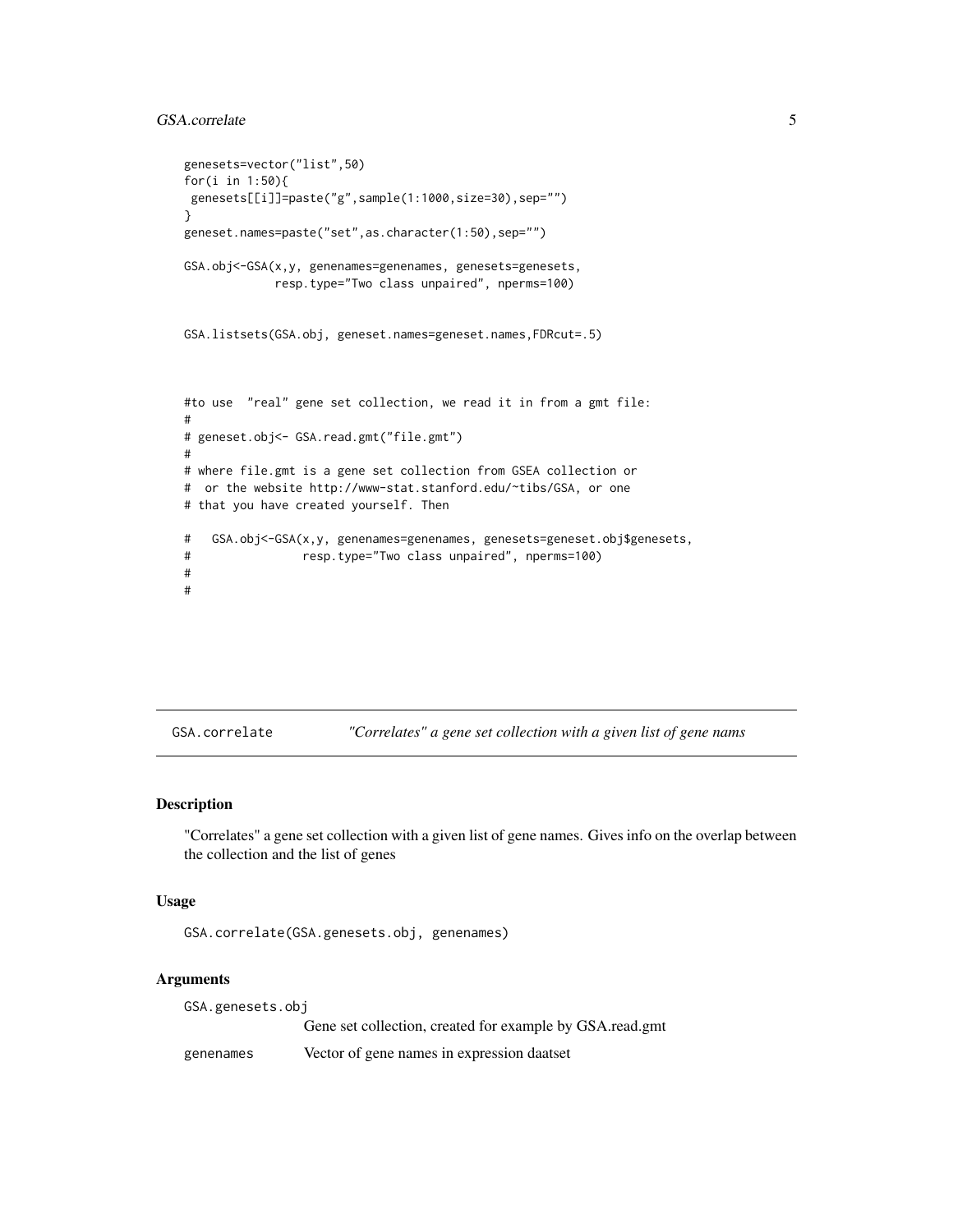# <span id="page-5-0"></span>Details

Gives info on the overlap between a gene set collection and the list of gene names. This is for information purposes, to find out, for example, how many genes in the list of genes appear in the gene set collection.

# Author(s)

Robert Tibshirani

# References

Efron, B. and Tibshirani, R. On testing the significance of sets of genes. Stanford tech report rep 2006. http://www-stat.stanford.edu/~tibs/ftp/GSA.pdf

# Examples

```
######### two class unpaired comparison
# y must take values 1,2
set.seed(100)
x<-matrix(rnorm(1000*20),ncol=20)
dd<-sample(1:1000,size=100)
u<-matrix(2*rnorm(100),ncol=10,nrow=100)
x[dd,11:20]<-x[dd,11:20]+u
y<-c(rep(1,10),rep(2,10))
genenames=paste("g",1:1000,sep="")
#create some random gene sets
genesets=vector("list",50)
for(i in 1:50){
 genesets[[i]]=paste("g",sample(1:1000,size=30),sep="")
}
geneset.names=paste("set",as.character(1:50),sep="")
```

```
GSA.correlate(genesets, genenames)
```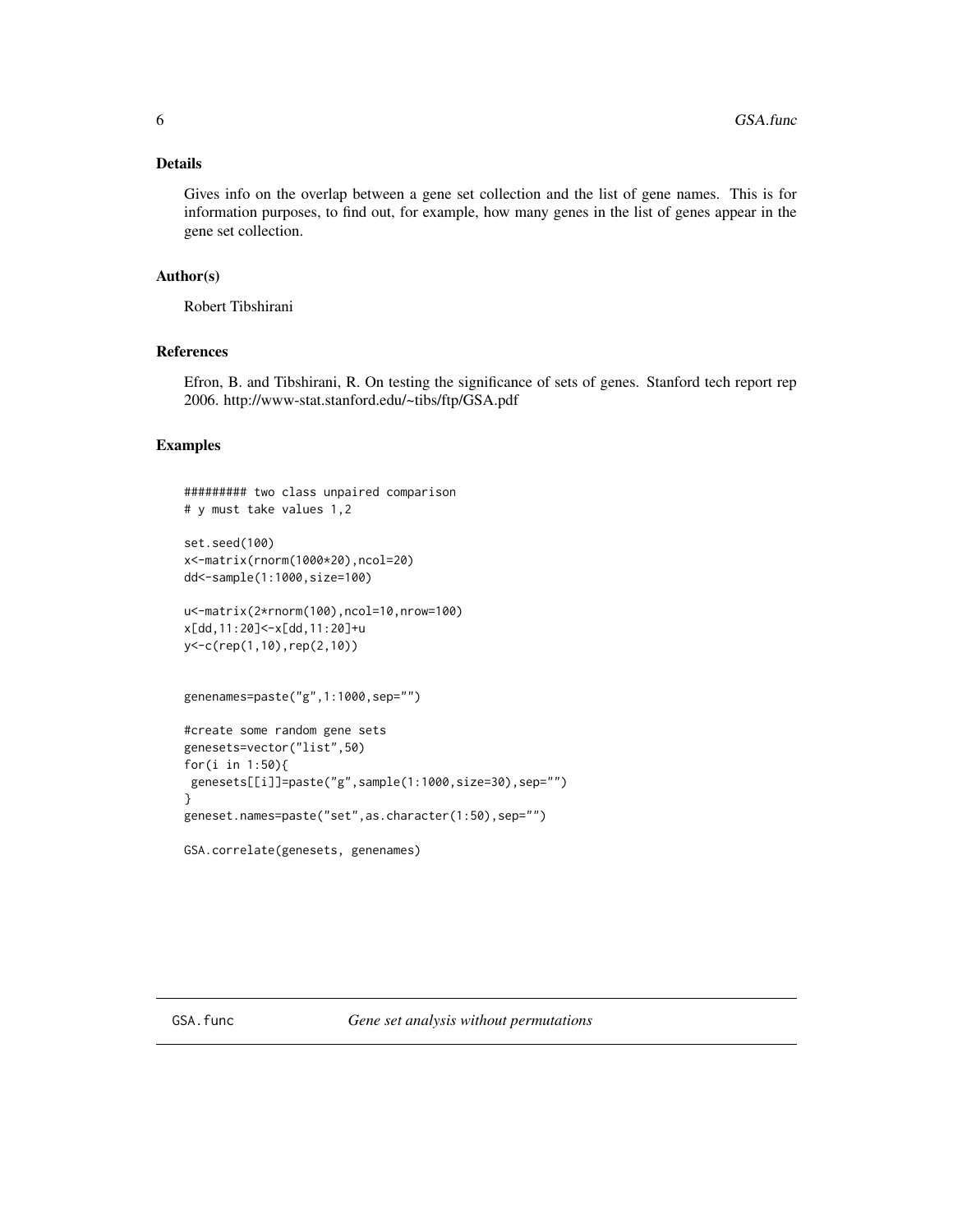#### GSA.func 7

# Description

Determines the significance of pre-defined sets of genes with respect to an outcome variable, such as a group indicator, quantitative variable or survival time. This is the basic function called by GSA.

#### Usage

```
GSA.func(x,y, genesets, genenames,geneset.names=NULL,
method=c("maxmean","mean","absmean"),
resp.type=c("Quantitative","Two class unpaired","Survival","Multiclass",
             "Two class paired", "tCorr", "taCorr" ),
censoring.status=NULL,
first.time = TRUE, return.gene.ind = TRUE,
ngenes = NULL, gs.mat =NULL, gs.ind = NULL,
catalog = NULL, catalog.unique =NULL,
s0 = NULL, s0. perc = NULL, minsize = 15, maxsize= 500, restand = TRUE,
restand.basis=c("catalog","data"))
```
# Arguments

| $\times$                    | Data x: p by n matrix of features, one observation per column (missing values<br>allowed)                                                                                                                                                                      |
|-----------------------------|----------------------------------------------------------------------------------------------------------------------------------------------------------------------------------------------------------------------------------------------------------------|
| У                           | Vector of response values: $1,2$ for two class problem, or $1,2,3$ for multiclass<br>problem, or real numbers for quantitative or survival problems                                                                                                            |
| genesets                    | Gene set collection (a list)                                                                                                                                                                                                                                   |
| genenames                   | Vector of genenames in expression dataset                                                                                                                                                                                                                      |
| geneset.names               | Optional vector of gene set names                                                                                                                                                                                                                              |
| method                      | Method for summarizing a gene set: "maxmean" (default), "mean" or "absmean"                                                                                                                                                                                    |
| resp.type                   | Problem type: "quantitative" for a continuous parameter; "Two class unpaired"<br>; "Survival" for censored survival outcome; "Multiclass" : more than 2 groups;<br>"Two class paired" for paired outcomes, coded -1,1 (first pair), -2,2 (second<br>pair), etc |
| censoring.status            |                                                                                                                                                                                                                                                                |
|                             | Vector of censoring status values for survival problems, 1 mean death or failure,<br>0 means censored)                                                                                                                                                         |
| first.time                  | internal use                                                                                                                                                                                                                                                   |
| return.gene.ind             |                                                                                                                                                                                                                                                                |
|                             | internal use                                                                                                                                                                                                                                                   |
| ngenes                      | internal use                                                                                                                                                                                                                                                   |
| gs.mat                      | internal use                                                                                                                                                                                                                                                   |
| gs.ind                      | internal use                                                                                                                                                                                                                                                   |
| catalog                     | internal use                                                                                                                                                                                                                                                   |
| catalog.unique internal use |                                                                                                                                                                                                                                                                |
| s0                          | Exchangeability factor for denominator of test statistic; Default is automatic<br>choice                                                                                                                                                                       |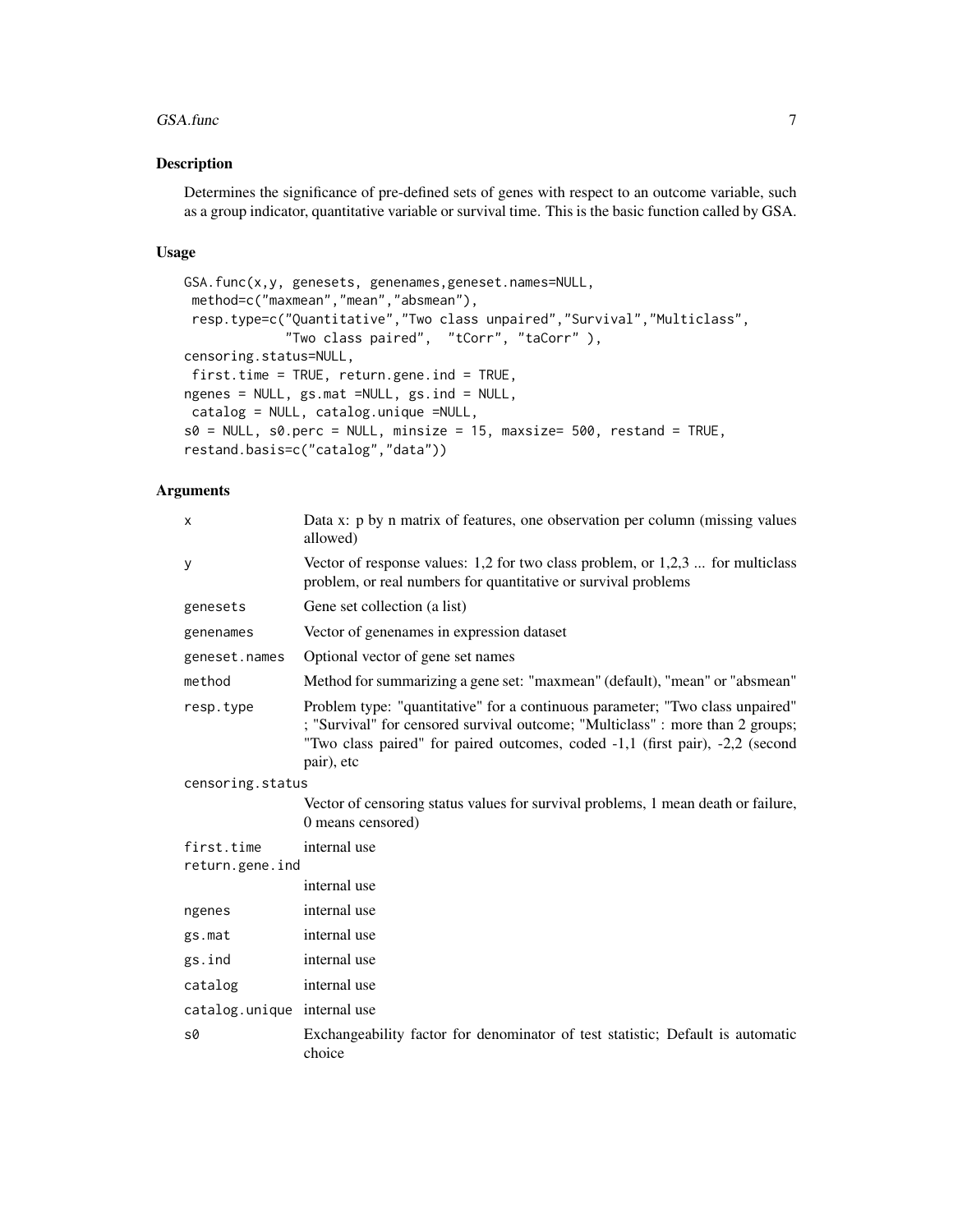| s0.perc       | Percentile of standard deviation values to use for s0; default is automatic choice;<br>-1 means s0=0 (different from s0.perc=0, meaning s0=zeroeth percentile of stan-<br>dard deviation values = min of sd values |
|---------------|--------------------------------------------------------------------------------------------------------------------------------------------------------------------------------------------------------------------|
| minsize       | Minimum number of genes in genesets to be considered                                                                                                                                                               |
| maxsize       | Maximum number of genes in genesets to be considered                                                                                                                                                               |
| restand       | Should restandardization be done? Default TRUE                                                                                                                                                                     |
| restand.basis | What should be used to do the restandardization? The set of genes in the gene-<br>sets ("catalog", the default) or the genes in the data set ("data")                                                              |

# Details

Carries out a Gene set analysis, computing the gene set scores. This function does not do any permutations for estimation of false discovery rates. GSA calls this function to estimate FDRs.

# Value

| A list with components |                                                                                                                              |
|------------------------|------------------------------------------------------------------------------------------------------------------------------|
| scores                 | Gene set scores for each gene set                                                                                            |
| ,                      |                                                                                                                              |
| norm.scores            | Gene set scores transformed by the inverse Gaussian cdf                                                                      |
| $\,$                   |                                                                                                                              |
| mean                   | Means of gene expression values for each sample                                                                              |
| sd                     | Standard deviation of gene expression values for each sample                                                                 |
| gene.ind               | List indicating whch genes in each positive gene set had positive individual<br>scores, and similarly for negative gene sets |
| geneset.names          | Names of the gene sets                                                                                                       |
| nperms                 | Number of permutations used                                                                                                  |
| gene.scores            | Individual gene scores (eg t-statistics for two class problem)                                                               |
| s0                     | Computed exchangeability factor                                                                                              |
| s0.perc                | Computed percentile of standard deviation values                                                                             |
| stand.info             | Information computed used in the restandardization process                                                                   |
| method                 | Method used (from call to GSA.func)                                                                                          |
| call                   | The call to GSA                                                                                                              |

# Author(s)

Robert Tibshirani

#### References

Efron, B. and Tibshirani, R. On testing the significance of sets of genes. Stanford tech report rep 2006. http://www-stat.stanford.edu/~tibs/ftp/GSA.pdf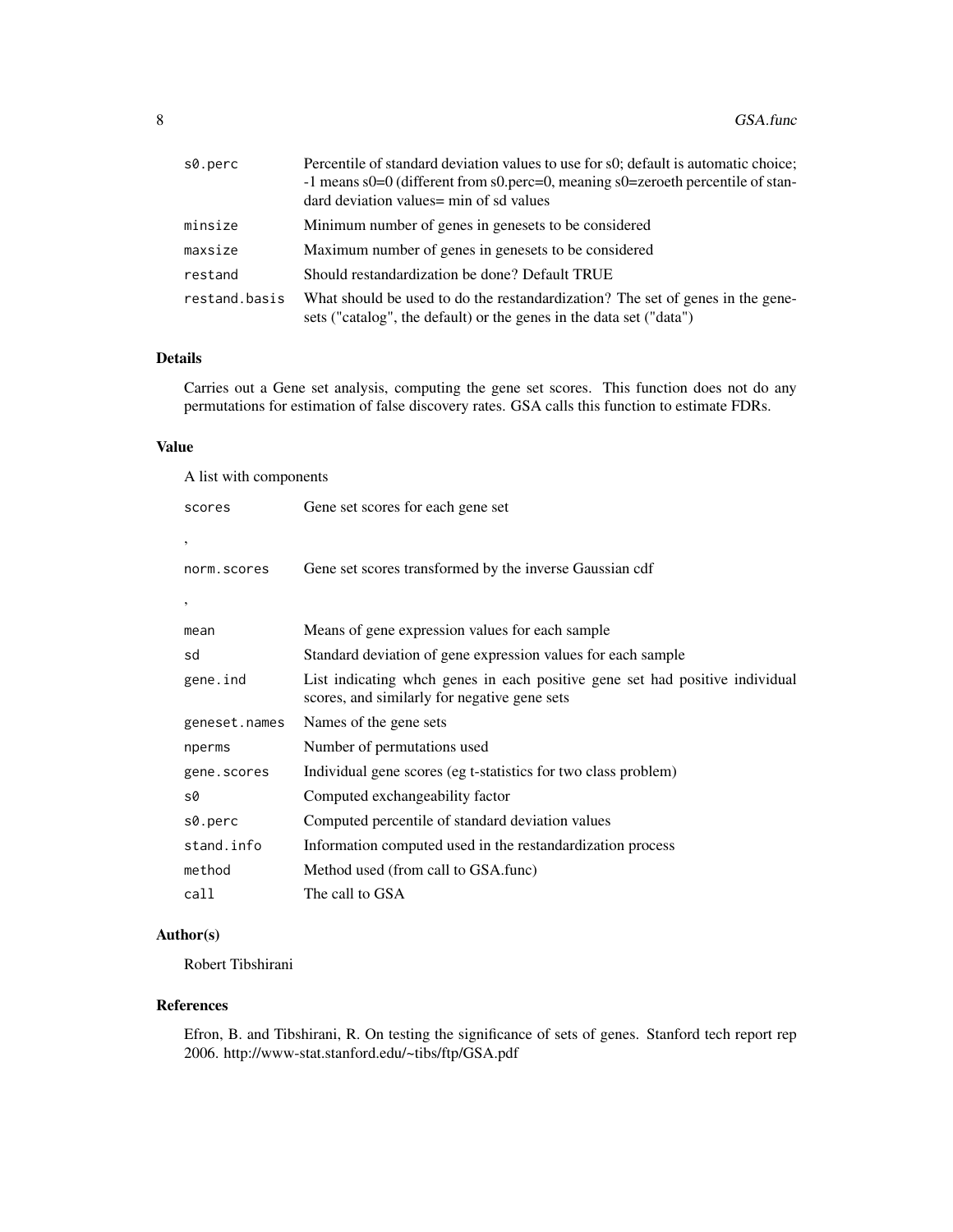# <span id="page-8-0"></span>GSA.genescores 9

### Examples

```
######### two class unpaired comparison
# y must take values 1,2
set.seed(100)
x<-matrix(rnorm(1000*20),ncol=20)
dd<-sample(1:1000,size=100)
u<-matrix(2*rnorm(100),ncol=10,nrow=100)
x[dd,11:20]<-x[dd,11:20]+u
y<-c(rep(1,10),rep(2,10))
genenames=paste("g",1:1000,sep="")
#create some random gene sets
genesets=vector("list",50)
for(i in 1:50){
 genesets[[i]]=paste("g",sample(1:1000,size=30),sep="")
}
geneset.names=paste("set",as.character(1:50),sep="")
GSA.func.obj<-GSA.func(x,y, genenames=genenames, genesets=genesets, resp.type="Two class unpaired")
```

```
#to use "real" gene set collection, we read it in from a gmt file:
#
# geneset.obj<- GSA.read.gmt("file.gmt")
#
# where file.gmt is a gene set collection from GSEA collection or
# or the website http://www-stat.stanford.edu/~tibs/GSA, or one
# that you have created yourself. Then
# GSA.func.obj<-GSA.func(x,y, genenames=genenames,
# genesets=geneset.obj$genesets,
# resp.type="Two class unpaired")
#
#
```
GSA.genescores *Individual gene scores from a gene set analysis*

# Description

Compute individual gene scores from a gene set analysis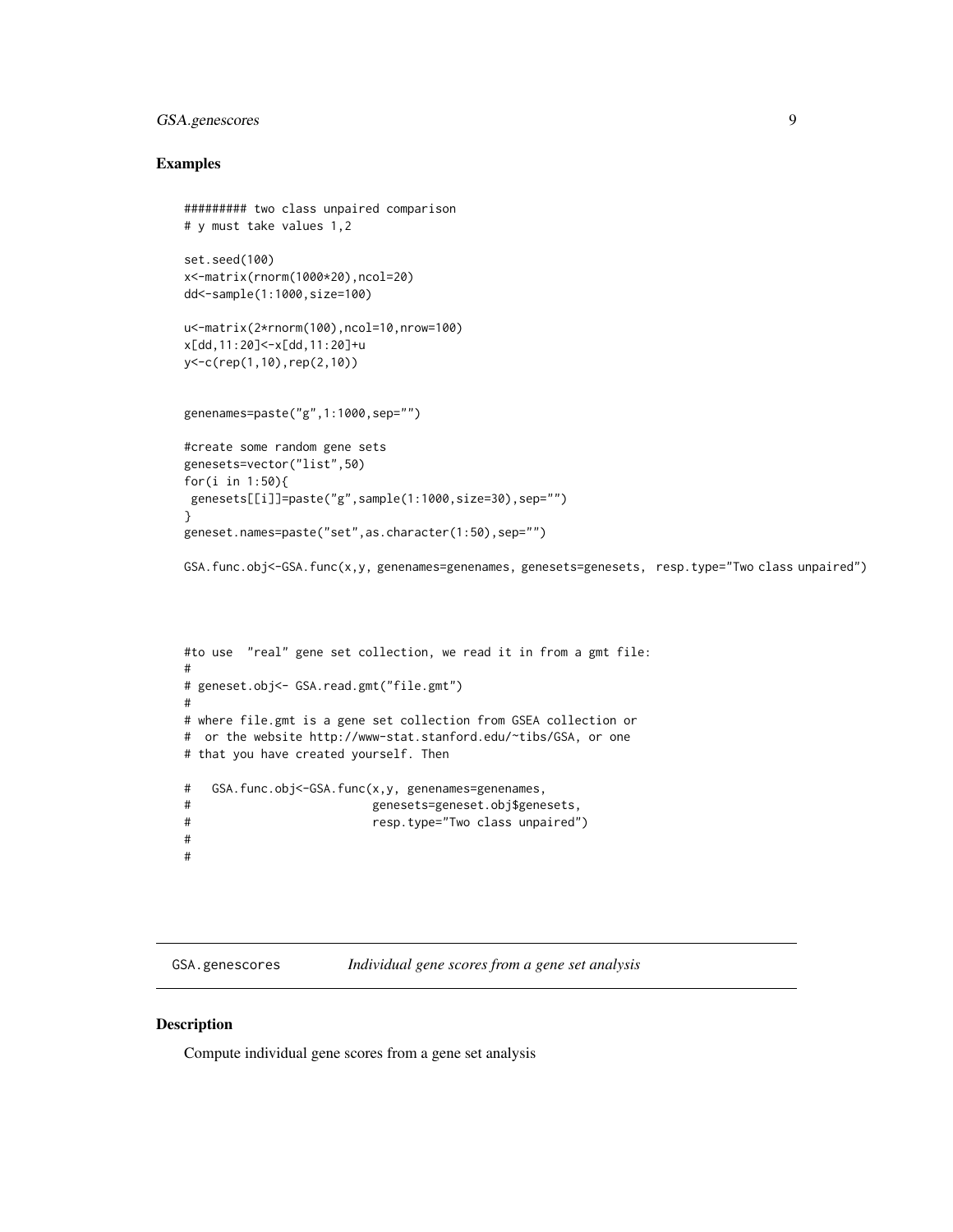#### Usage

```
GSA.genescores(geneset.number, genesets, GSA.obj, genenames, negfirst=FALSE)
```
#### Arguments

|           | geneset.number Number indicating which gene set is to examined |
|-----------|----------------------------------------------------------------|
| genesets  | The gene set collection                                        |
| GSA.obi   | Object returned by function GSA                                |
| genenames | Vector of gene names for gene in expression dataset            |
| negfirst  | Should negative genes be listed first? Default FALSE           |

# Details

Compute individual gene scores from a gene set analysis. Useful for looking "inside" a gene set that has been called significant by GSA.

#### Value

A list with components

res Matrix of gene names and gene scores (eg t-statistics) for each gene in the gene set

#### Author(s)

,

Robert Tibshirani

#### References

Efron, B. and Tibshirani, R. On testing the significance of sets of genes. Stanford tech report rep 2006. http://www-stat.stanford.edu/~tibs/ftp/GSA.pdf

# Examples

```
######### two class unpaired comparison
# y must take values 1,2
set.seed(100)
```

```
x<-matrix(rnorm(1000*20),ncol=20)
dd<-sample(1:1000,size=100)
```

```
u<-matrix(2*rnorm(100),ncol=10,nrow=100)
x[dd,11:20]<-x[dd,11:20]+u
y<-c(rep(1,10),rep(2,10))
```

```
genenames=paste("g",1:1000,sep="")
```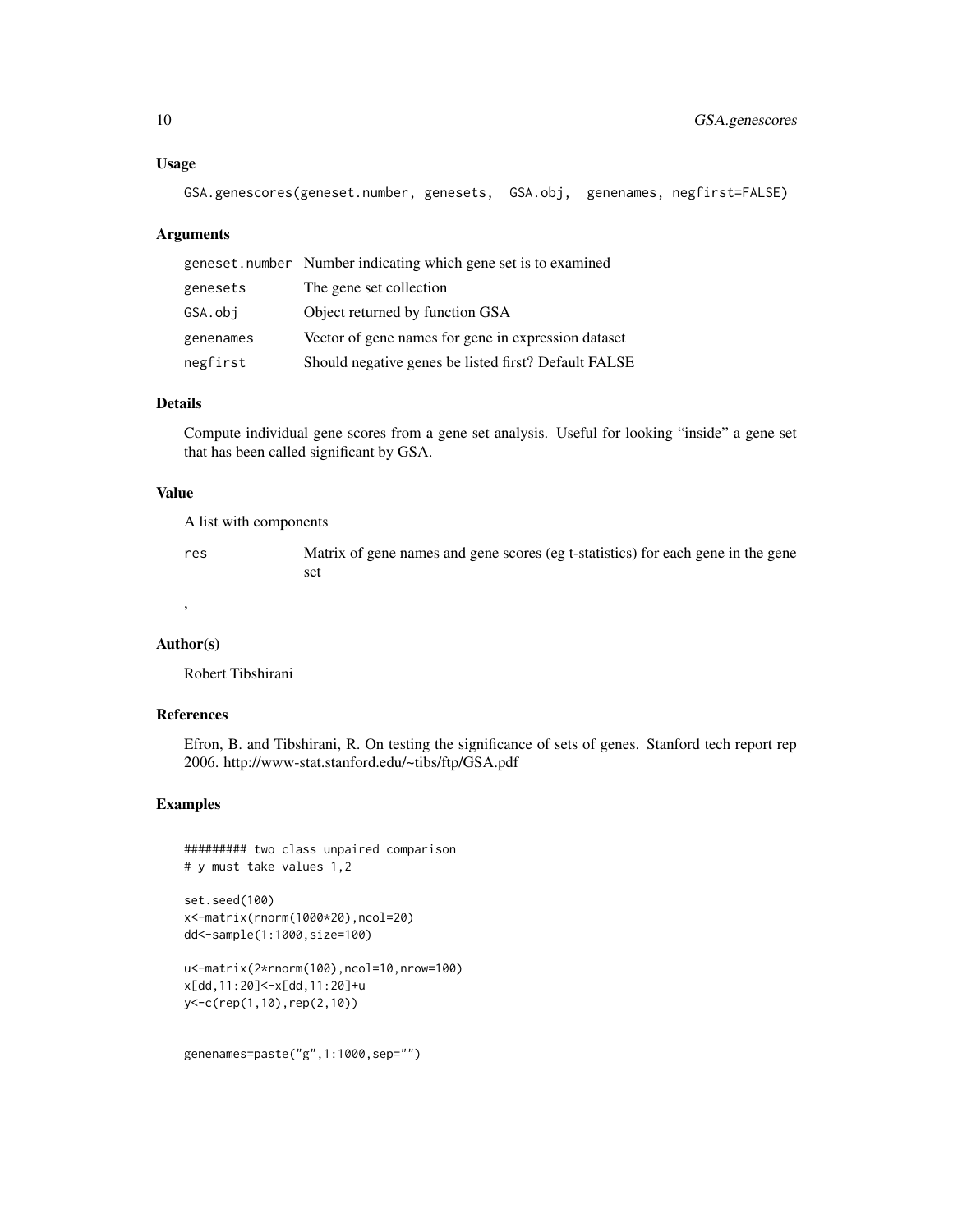# <span id="page-10-0"></span>GSA.listsets 11

```
#create some random gene sets
genesets=vector("list",50)
for(i in 1:50){
genesets[[i]]=paste("g",sample(1:1000,size=30),sep="")
}
geneset.names=paste("set",as.character(1:50),sep="")
GSA.obj<-GSA(x,y, genenames=genenames, genesets=genesets,
             resp.type="Two class unpaired", nperms=100)
# look at 10th gene set
GSA.genescores(10, genesets, GSA.obj, genenames)
```
#### GSA.listsets *List the results from a Gene set analysis*

# Description

List the results from a call to GSA (Gene set analysis)

# Usage

```
GSA.listsets(GSA.obj, geneset.names = NULL, maxchar = 20, FDRcut = 0.2)
```
# Arguments

| GSA.obi | Object returned by GSA function.                                                                 |
|---------|--------------------------------------------------------------------------------------------------|
|         | geneset.names Optional vector of names for the gene sets                                         |
| maxchar | Maximum number of characters in printed output                                                   |
| FDRcut  | False discovery rate cutpoint for listed sets. A value of 1 will cause all sets to be<br>listed. |

#### Details

This function list the sigificant gene sets, based on a call to the GSA (Gene set analysis) function.

# Value

A list with components

FDRcut The false discovery rate threshold used.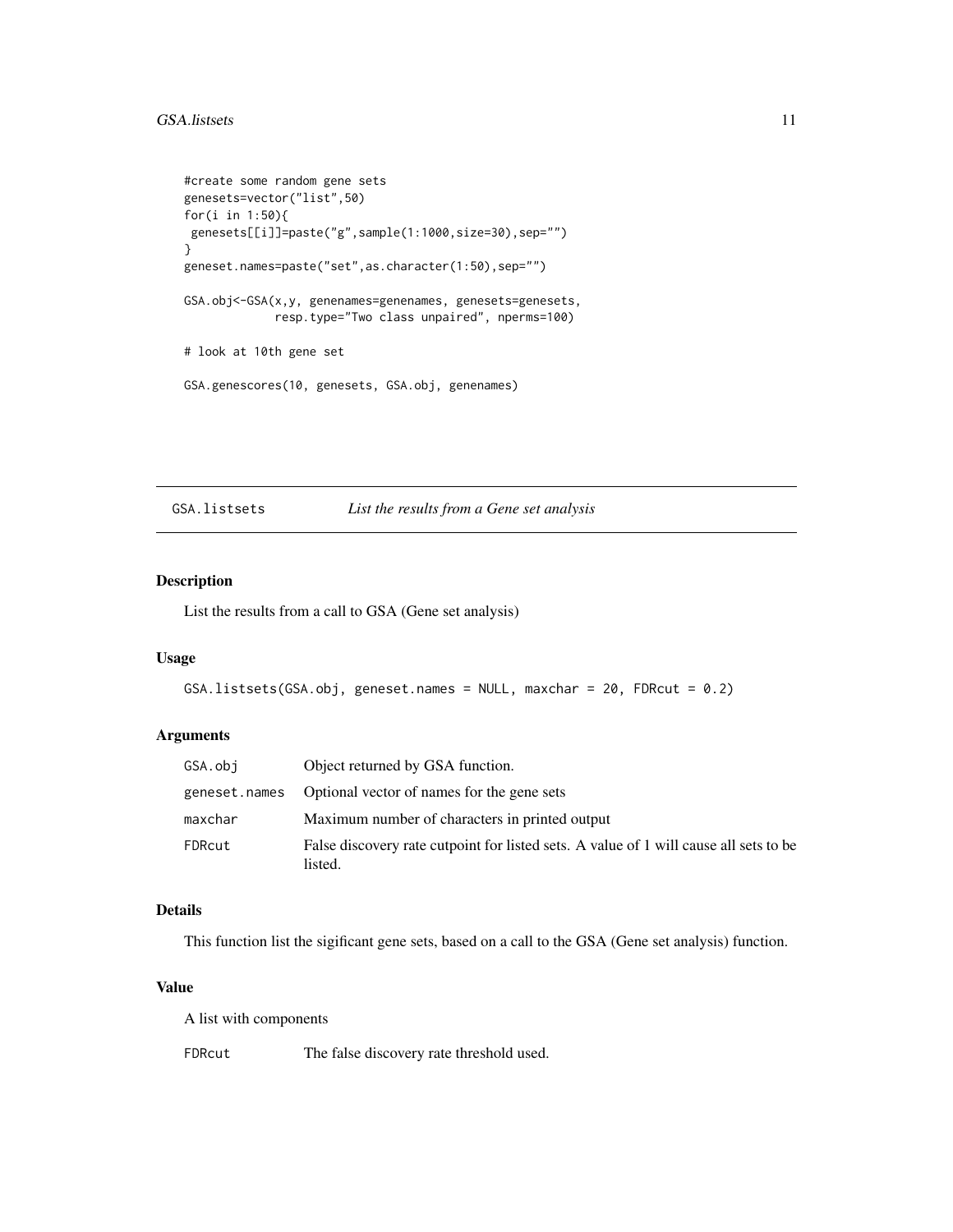| negative  | A table of the negative gene sets. "Negative" means that lower expression of<br>most genes in the gene set correlates with higher values of the phenotype y.<br>Eg for two classes coded 1,2, lower expression correlates with class 2. For<br>survival data, lower expression correlates with higher risk, i.e shorter survival<br>(Be careful, this can be confusing!) |
|-----------|--------------------------------------------------------------------------------------------------------------------------------------------------------------------------------------------------------------------------------------------------------------------------------------------------------------------------------------------------------------------------|
| positive  | A table of the positive gene sets. "Positive" means that higher expression of<br>most genes in the gene set correlates with higher values of the phenotype y. See<br>"negative" above for more info.                                                                                                                                                                     |
| nsets.neg | Number of negative gene sets                                                                                                                                                                                                                                                                                                                                             |
| nsets.pos | Number of positive gene sets                                                                                                                                                                                                                                                                                                                                             |
|           |                                                                                                                                                                                                                                                                                                                                                                          |

#### Author(s)

Robert Tibshirani

#### References

Efron, B. and Tibshirani, R. On testing the significance of sets of genes. Stanford tech report rep 2006. http://www-stat.stanford.edu/~tibs/ftp/GSA.pdf

# Examples

```
######### two class unpaired comparison
# y must take values 1,2
set.seed(100)
x<-matrix(rnorm(1000*20),ncol=20)
dd<-sample(1:1000,size=100)
u<-matrix(2*rnorm(100),ncol=10,nrow=100)
x[dd,11:20]<-x[dd,11:20]+u
y<-c(rep(1,10),rep(2,10))
genenames=paste("g",1:1000,sep="")
#create some radnom gene sets
genesets=vector("list",50)
for(i in 1:50){
genesets[[i]]=paste("g",sample(1:1000,size=30),sep="")
}
geneset.names=paste("set",as.character(1:50),sep="")
GSA.obj<-GSA(x,y, genenames=genenames, genesets=genesets,
             resp.type="Two class unpaired", nperms=100)
```
GSA.listsets(GSA.obj, geneset.names=geneset.names,FDRcut=.5)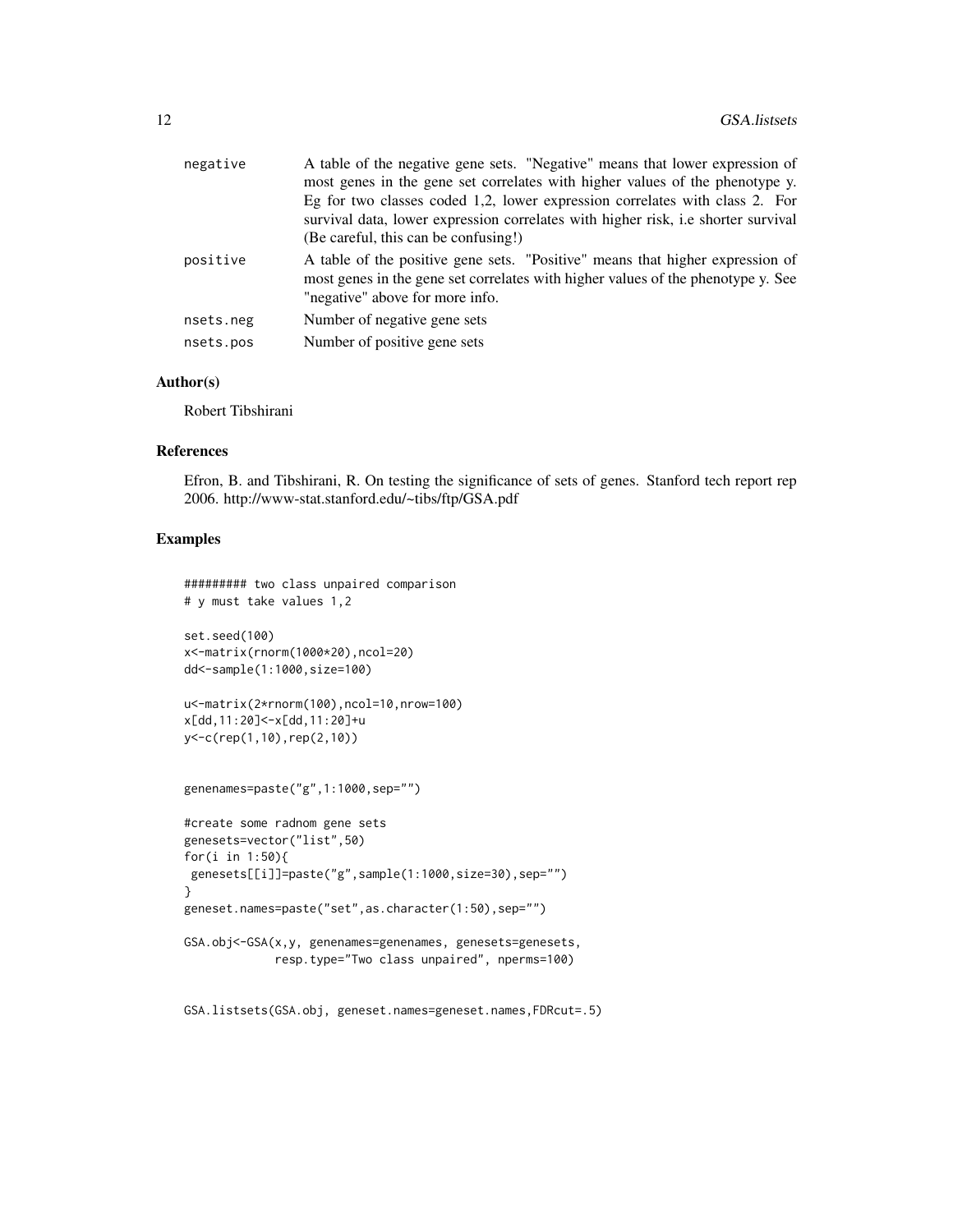<span id="page-12-0"></span>GSA.make.features *Creates features from a GSA analysis that can be used in other procedures*

# Description

Creates features from a GSA analysis that can be used in other procedures, for example, sample classification.

#### Usage

GSA.make.features(GSA.func.obj, x, genesets, genenames)

#### Arguments

| GSA.func.obi | Object returned by GSA.func                                  |
|--------------|--------------------------------------------------------------|
| X            | Expression dataset from which the features are to be created |
| genesets     | Gene set collection                                          |
| genenames    | Vector of gene names in expression dataset                   |

# Details

Creates features from a GSA analysis that can be used in other procedures, for example, sample classification. For example, suppose the GSA analysis computes a maxmean score for gene set 1 that is positive, based on the mean of the positive part of the scores in that gene set. Call the subset of genes with positive scores "A". Then we compute a new feature for this geneset, for each sample, by computing the mean of the scores for genes in A, setting other gene scores to zero.

#### Author(s)

Robert Tibshirani

# References

Efron, B. and Tibshirani, R. On testing the significance of sets of genes. Stanford tech report rep 2006. http://www-stat.stanford.edu/~tibs/ftp/GSA.pdf

# Examples

```
######### two class unpaired comparison
# y must take values 1,2
set.seed(100)
x<-matrix(rnorm(1000*20),ncol=20)
dd<-sample(1:1000,size=100)
u<-matrix(2*rnorm(100),ncol=10,nrow=100)
```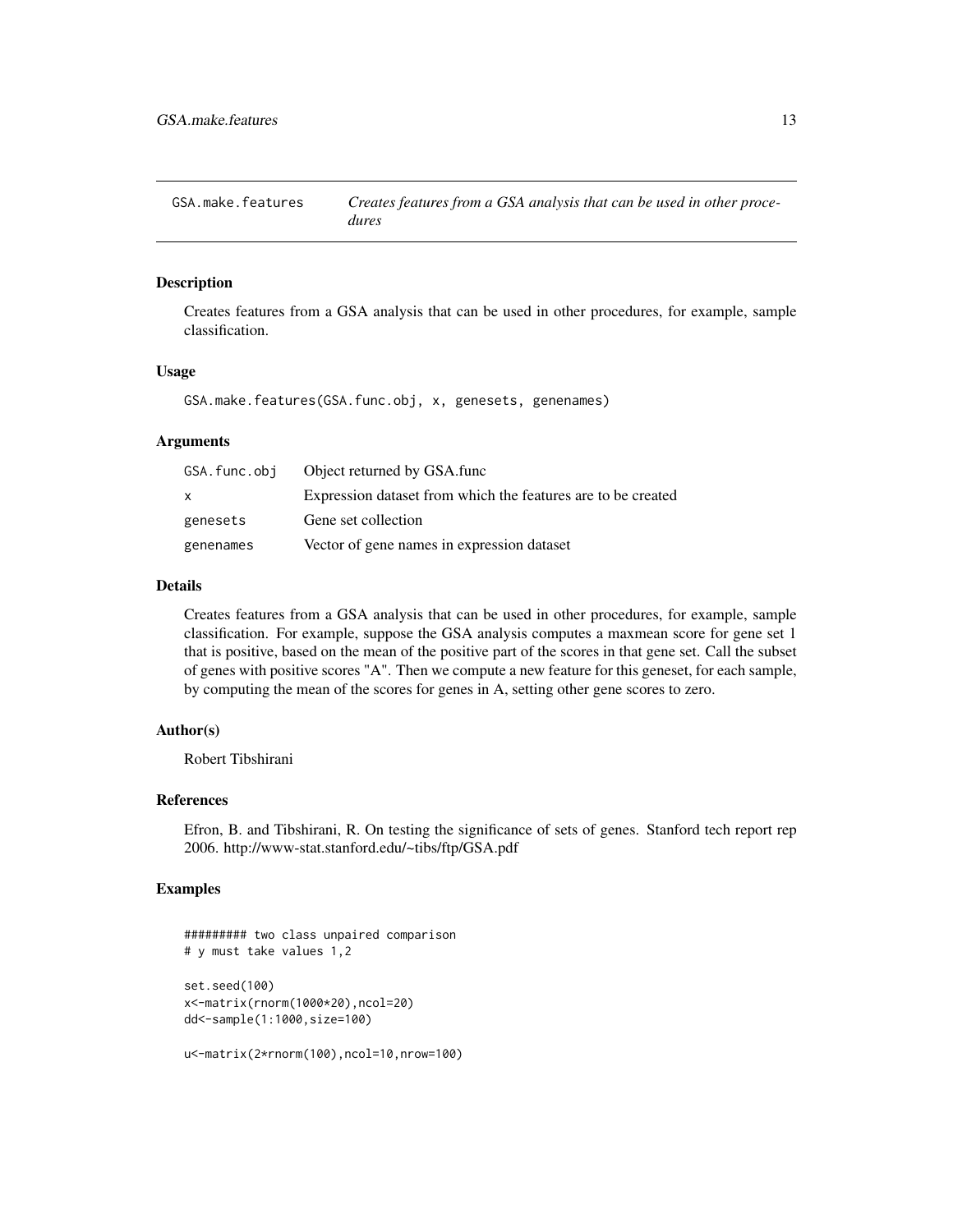```
x[dd,11:20]<-x[dd,11:20]+u
y<-c(rep(1,10),rep(2,10))
genenames=paste("g",1:1000,sep="")
#create some random gene sets
genesets=vector("list",50)
for(i in 1:50){
 genesets[[i]]=paste("g",sample(1:1000,size=30),sep="")
}
geneset.names=paste("set",as.character(1:50),sep="")
GSA.func.obj<-GSA.func(x,y, genenames=genenames, genesets=genesets, resp.type="Two class unpaired")
```
GSA.make.features(GSA.func.obj, x, genesets, genenames)

# GSA.plot *Plot the results from a Gene set analysis*

# Description

Plots the results from a call to GSA (Gene set analysis)

# Usage

GSA.plot(GSA.obj, fac=1, FDRcut = 1)

# Arguments

| GSA.obi | Object returned by GSA function.                                                                                       |
|---------|------------------------------------------------------------------------------------------------------------------------|
| fac     | value for jittering points in plot ("factor" in called to jitter()                                                     |
| FDRcut  | False discovery rate cutpoint for sets to be plotted. A value of 1 (the default)<br>will cause all sets to be plotted. |

# Details

This function makes a plot of the significant gene sets, based on a call to the GSA (Gene set analysis) function.

# Author(s)

Robert Tibshirani

<span id="page-13-0"></span>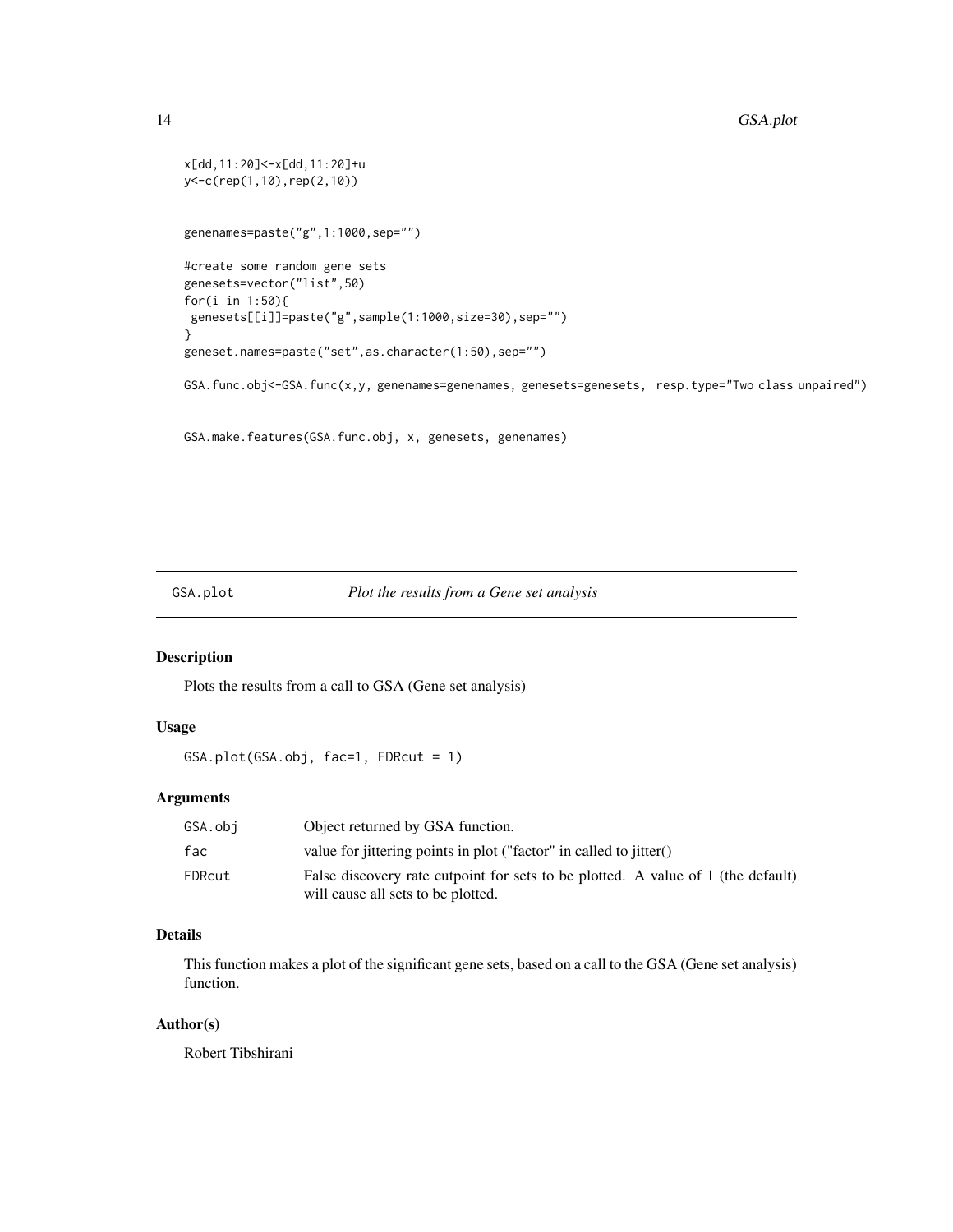# <span id="page-14-0"></span>GSA.read.gmt 15

# References

Efron, B. and Tibshirani, R. On testing the significance of sets of genes. Stanford tech report rep 2006. http://www-stat.stanford.edu/~tibs/ftp/GSA.pdf

#### Examples

```
######### two class unpaired comparison
# y must take values 1,2
set.seed(100)
x<-matrix(rnorm(1000*20),ncol=20)
dd<-sample(1:1000,size=100)
u<-matrix(2*rnorm(100),ncol=10,nrow=100)
x[dd,11:20]<-x[dd,11:20]+u
y<-c(rep(1,10),rep(2,10))
genenames=paste("g",1:1000,sep="")
#create some radnom gene sets
genesets=vector("list",50)
for(i in 1:50){
 genesets[[i]]=paste("g",sample(1:1000,size=30),sep="")
}
geneset.names=paste("set",as.character(1:50),sep="")
GSA.obj<-GSA(x,y, genenames=genenames, genesets=genesets,
             resp.type="Two class unpaired", nperms=100)
GSA.listsets(GSA.obj, geneset.names=geneset.names,FDRcut=.5)
GSA.plot(GSA.obj)
```
GSA.read.gmt *Read in a gene set collection from a .gmt file*

#### Description

Read in a gene set collection from a .gmt file

#### Usage

GSA.read.gmt(filename)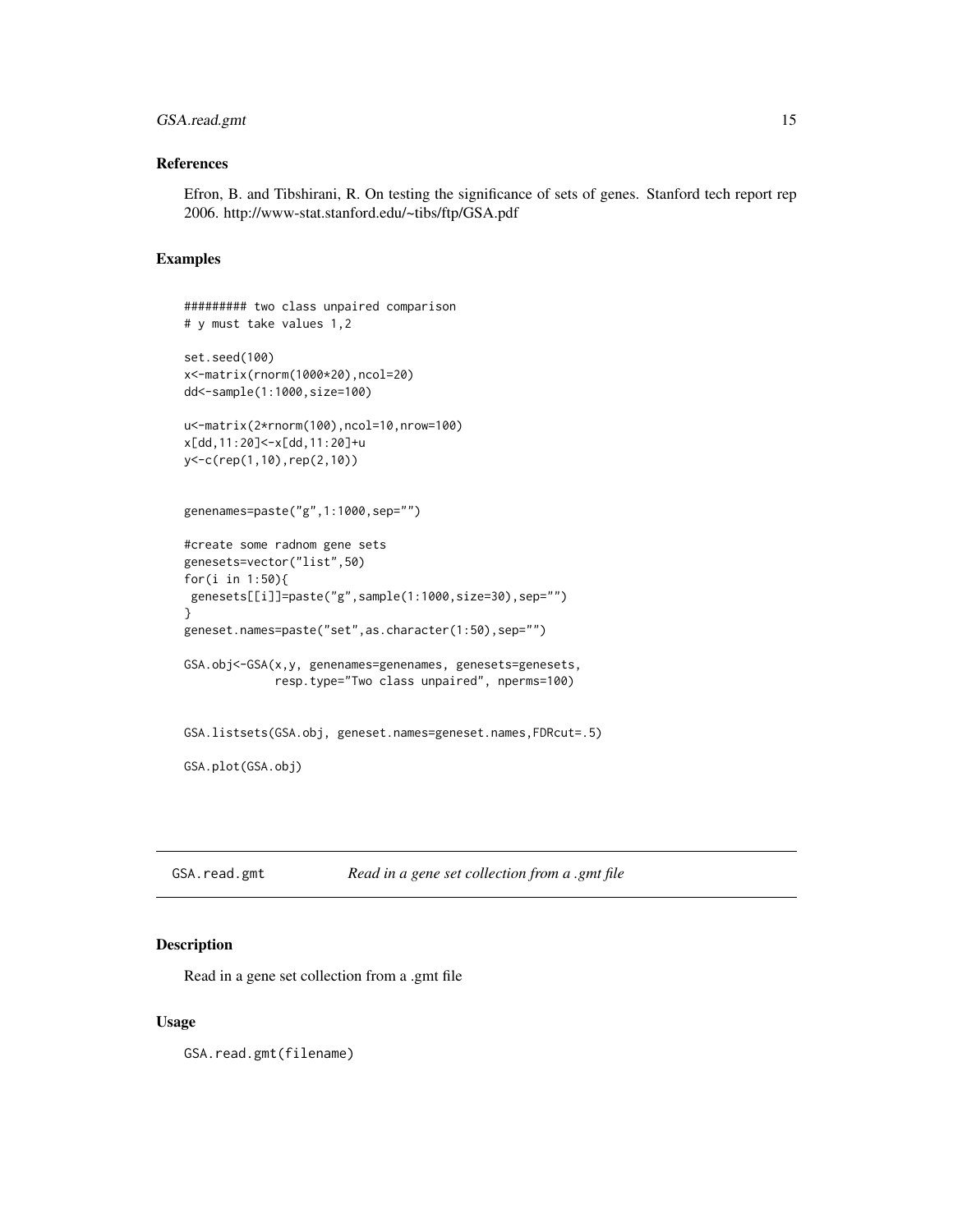#### Arguments

filename The name of a file to read data values from. Should be a tab-separated text file, with one row per gene set. Column 1 has gene set names (identifiers), column 2 has gene set descriptions, remaining columns are gene ids for genes in that geneset.

# Details

This function reads in a geneset collection from a .gmt text file, and creates an R object that can be used as input into GSA. We use UniGene symbols for our gene set names in our .gmt files and expression datasets, to match the two. However the user is free to use other identifiers, as long as the same ones are used in the gene set collections and expression datasets.

#### Value

,

,

A list with components

genesets List of gene names (identifiers) in each gene set

geneset.names Vector of gene set names (identifiers)

geneset.descriptions

Vector of gene set descriptions

#### Author(s)

Robert Tibshirani

# References

Efron, B. and Tibshirani, R. On testing the significance of sets of genes. Stanford tech report rep 2006. http://www-stat.stanford.edu/~tibs/ftp/GSA.pdf

#### Examples

# read in functional pathways gene set file from Broad institute GSEA website # http://www.broad.mit.edu/gsea/msigdb/msigdb\_index.html # You have to register first and then download the file C2.gmt from # their site

#GSA.read.gmt(C2.gmt)